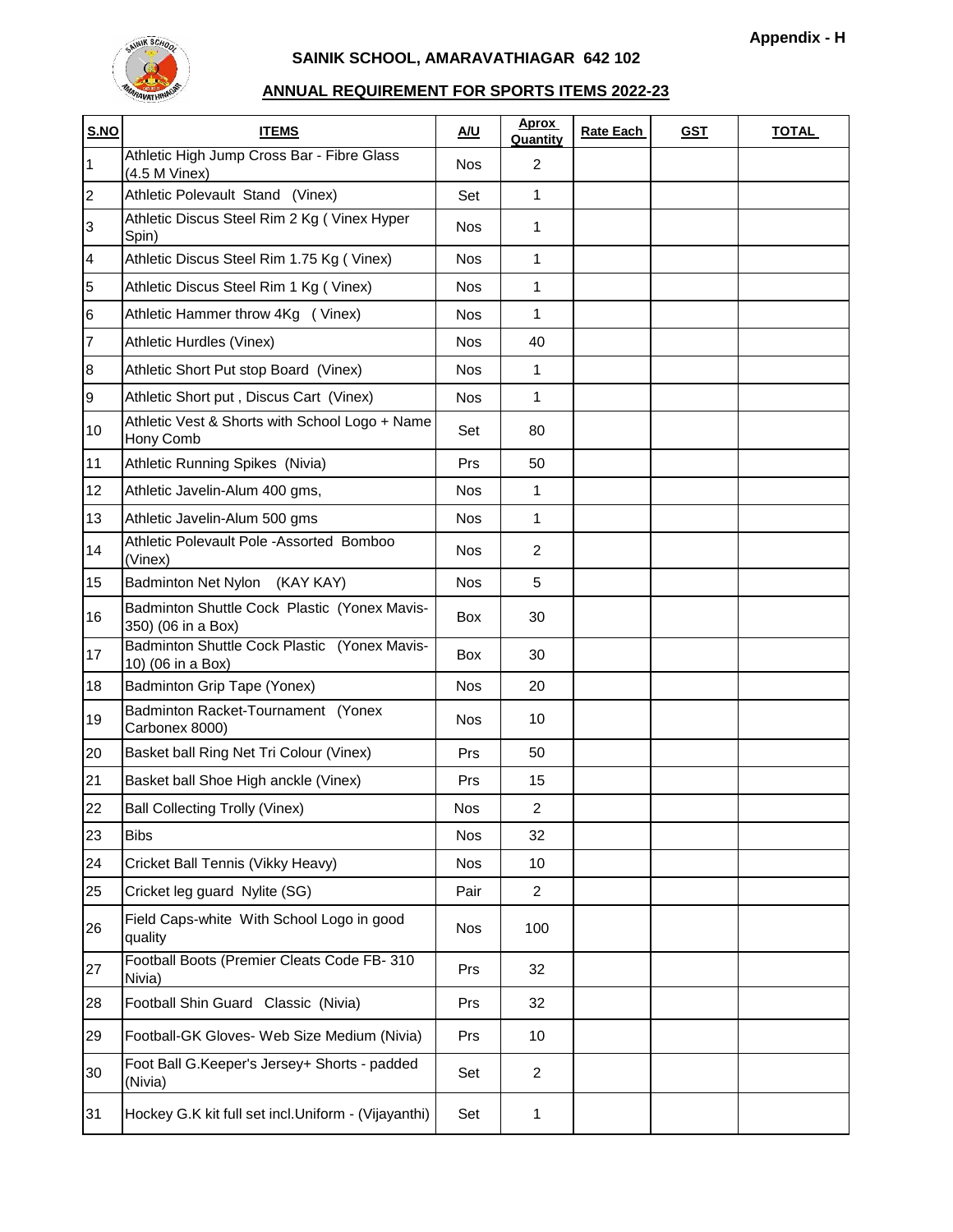|             |                                                                                                          | Page 2     |                   |                  |            |              |
|-------------|----------------------------------------------------------------------------------------------------------|------------|-------------------|------------------|------------|--------------|
| <b>S.NO</b> | <b>ITEMS</b>                                                                                             | <u>A/U</u> | Aprox<br>Quantity | <b>Rate Each</b> | <u>GST</u> | <b>TOTAL</b> |
| 32          | Hockey G.K kit full set incl.Uniform - (Rakshak)                                                         | Set        | 1                 |                  |            |              |
| 33          | Hockey back boards-Foldable (Vinex)                                                                      | Prs        | $\overline{c}$    |                  |            |              |
| 34          | Hockey Ball- TURF - White (Vampire Gold)                                                                 | Nos        | 50                |                  |            |              |
| 35          | Hockey Goal Net Nylon All Double thick<br>(Vinex)                                                        | Prs        | 5                 |                  |            |              |
| 36          | Hockey Goal post (Frem + Net + Board)<br>(Vinex)                                                         | Prs        | 1                 |                  |            |              |
| 37          | Hockey Shin Guard Midium size (Vinex)                                                                    | Prs        | 32                |                  |            |              |
| 38          | Hockey Stick Carry Bag (Vinex)                                                                           | <b>Nos</b> | 32                |                  |            |              |
| 39          | Hockey Sticks Carbon (Fanta)                                                                             | <b>Nos</b> | 32                |                  |            |              |
| 40          | Hockey Turf Shoes (Nivia)                                                                                | Prs        | 16                |                  |            |              |
| 41          | Inflator-Hand pump (iron)                                                                                | <b>Nos</b> | $\overline{2}$    |                  |            |              |
| 42          | Jersey & Shorts with School Name+ Logo<br>(VB, Hockey, FB, BB) Sublimation Dry Fit Fabric                | Set        | 72                |                  |            |              |
| 43          | Jersey & Shorts with School Name+ Logo<br>(VB, Hockey, FB, BB) Honey Comb                                | Set        | 72                |                  |            |              |
| 44          | Medals Double Insignia 2.5"With School Logo<br>Composed Gold, silver, Bronze.                            | Nos        | 600               |                  |            |              |
| 45          | Ribbon For Medals Blue, Red, Yellow, Green<br>Color (10 Mtr Each Roll)                                   | Roll       | 120               |                  |            |              |
| 46          | Sport Socks (Adidas)                                                                                     | Prs        | 50                |                  |            |              |
| 47          | Stocking - (Red, blue, Green, Yellow) Triple<br>Griper (Knee High)                                       | Prs        | 64                |                  |            |              |
| 48          | <b>Swiss Ball</b>                                                                                        | <b>Nos</b> | $\mathbf 3$       |                  |            |              |
| 49          | Sports Cups 10 inches- (Branded)                                                                         | <b>Nos</b> | 16                |                  |            |              |
| 50          | Track Suit-With School logo+ Name printed<br>Standard Size (Sublimation Superpoly inside<br>mesh Fabric) | Set        | 100               |                  |            |              |
| 51          | T-Shirts-With School logo + School Name<br>printed Branded (Selina)                                      | <b>Nos</b> | 100               |                  |            |              |
| 52          | TT Balls (Double Fish Ball 40 mm) 6 in a box                                                             | Box        | 20                |                  |            |              |
| 53          | TT Table Adjustable Ht anteena<br>Champion(Stag)                                                         | <b>Nos</b> | 1                 |                  |            |              |
| 54          | Medicine Ball                                                                                            | <b>Nos</b> | 25                |                  |            |              |
| 55          | Niwar Tape Cotton (50 Mtr)                                                                               | Roll       | 10                |                  |            |              |
| 56          | Volley Ball Post (Nivia) With Base Removeble<br>Type                                                     | Pairs      | 2                 |                  |            |              |
| 57          | <b>VB Shoe</b><br>(Graftex Outlet)                                                                       | Pair       | 15                |                  |            |              |
| 58          | Weighing Machine Digital                                                                                 | Nos        | 1                 |                  |            |              |
| 59          | Yoga Mat (Vinex)                                                                                         | Nos        | 500               |                  |            |              |